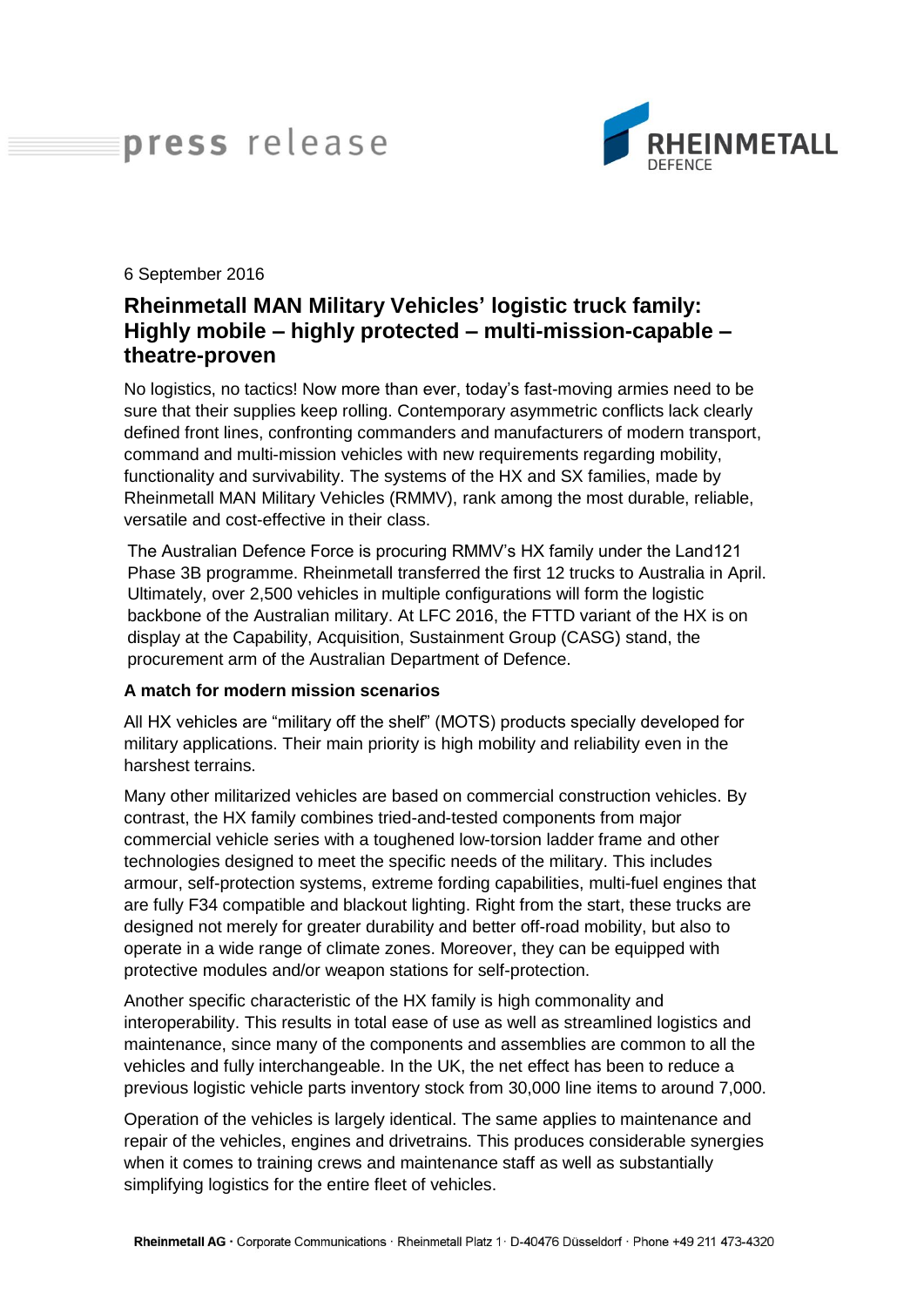The multi-fuel capability and excellent supply arrangements (all maintenancesignificant spare parts are NATO-codified) are further important features of the HX family.

## **Additional protection**

Depending on customer requirements, all of the HX vehicles can be equipped with a modular armoured cabin (MAC) or a fully integrated armoured cabin (IAC) to meet the highest STANAG or Mil-Standard specifications with regard to ballistic and mine protection. Installation of the MAC takes only six to eight hours, and can be performed by two trained technicians with the help of a lifting device. Furthermore, the vehicles can be equipped with sophisticated command and control technology, a remote control weapon station and Rheinmetall's hard-kill "Active Defence System".

## **Deployed around the world for decades and theatre-proven**

Rheinmetall MAN Military Vehicles has a long history in developing and supplying military vehicles systems to armed forces worldwide.

The military-off-the-shelf concept of the HX family remains as compelling as ever, and these vehicles now form the logistic backbone of numerous armies around the globe.

Today, the HX family already forms the core of a fleet of high-mobility, globally deployable transport vehicles that can be specially hardened for maximum force protection. Around 10,000 of these vehicles are already in service worldwide, which – particularly in multinational operations – offers major advantages with regard to interoperability and logistics. Among others, current user nations include the United Kingdom, Denmark and New Zealand. Australia, Sweden and Norway have also placed large orders with RMMV, the joint venture at the heart of the Vehicle Systems division. The HX family features variants ranging from 4x4 to 10x10. Cargo carriers, tanker trucks, recovery vehicles, system platforms, folding road and bridge-laying systems – anything is possible. The HX therefore meets all of the requirements for the Bundeswehr's CAT I successor.

# **Vehicle Systems: Rheinmetall's centre of excellence for military mobility**

Formed at the beginning of 2016, the Vehicle Systems division is one of the world's most versatile suppliers of tactical mobility solutions, with a portfolio ranging from trucks to wheeled armoured systems and heavy tracked fighting vehicles.

The Vehicle Systems Division's two management companies – Rheinmetall Landsysteme (RLS) and RMMV – present a common front, while still maintaining their own corporate seats and locations. The ownership structure of RMMV, in which MAN Truck & Bus AG holds a 49% stake, remains unchanged.

At the beginning of 2010, Rheinmetall and MAN Nutzfahrzeuge joined forces to found RMMV. Drawing on their respective core competencies in automotive engineering and military technology, these two long-established companies have created a globally operating supplier of wheeled military vehicles. RMMV produces a complete